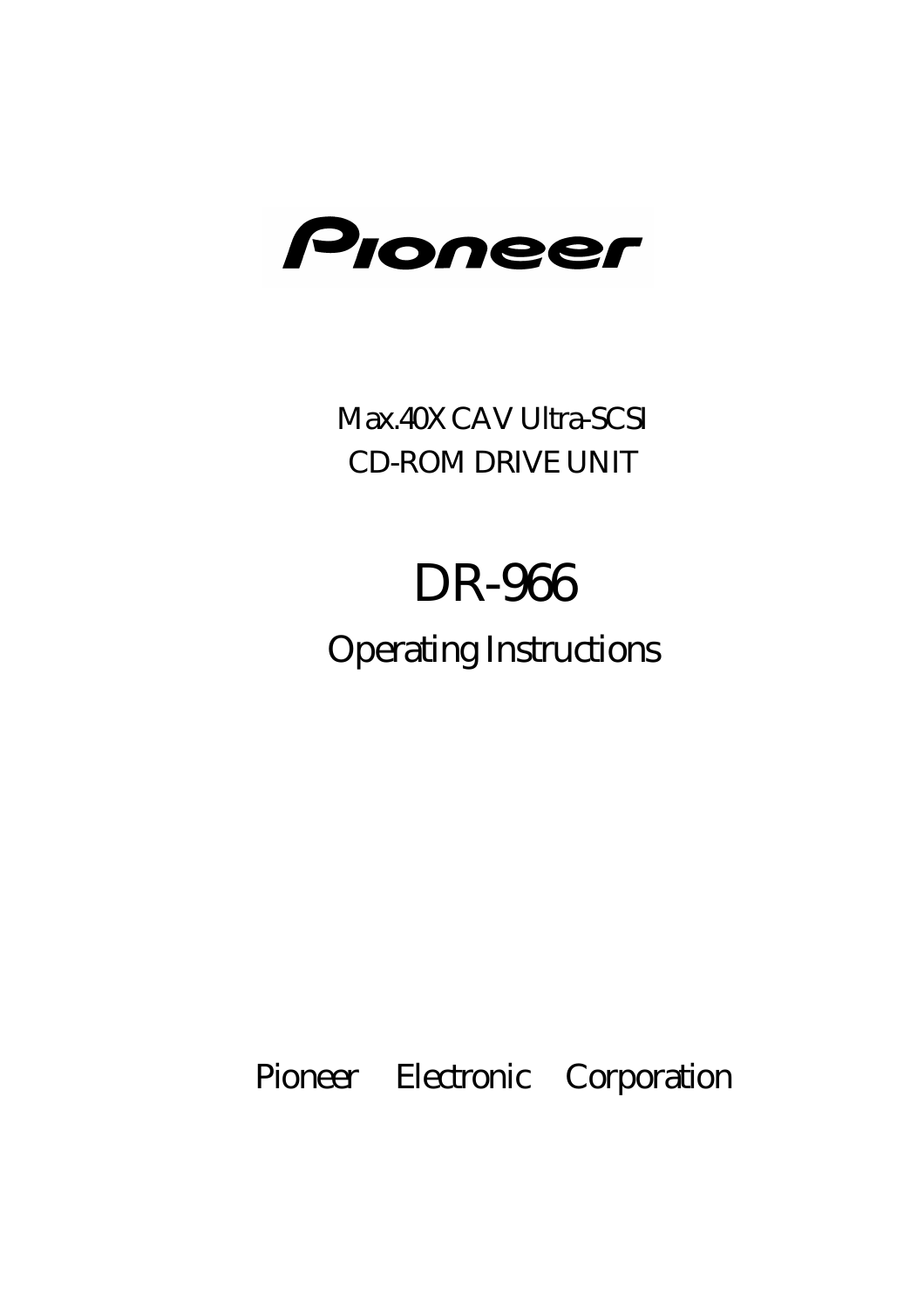#### **Standard Features**

- Internal 5.25inch Half-Height CD-ROM Drive
- Ultra-SCSI/SCSI-2 Interface
- Max. 40X Data Transfer

Max.40X CAV; 17.5X(inner side of a disc) to 40X(outer side of a disc) maximum , 28.8X( average)

- Power Tray Loading
- Conforms to MPC Level 3 specifications
- Low Vibration Mechanism
- High Speed Access : Access Time 70 msec ( Random Average)
- High Speed Seek : Seek Time 60 msec (Random Average)
- Buffer Memory Size : 128 kBytes
- Supports SCAM Function (Level 1)
- Supports KODAK Photo CD
- Supports Single and Multi-Session
- Supports CD-XA Ready
- Supports CD-I Ready
- Supports CD Extra
- Supports Video CD
- Supports to read CD-RW discs
- Supports Power Save Mode
- Stereo Analog Audio Line Output
- Digital Audio Through SCSI (Read CD-DA)
- Head Phone Output & Volume Control Knob (Front Panel)
- Horizontal / Vertical Operation
- Forced Ejection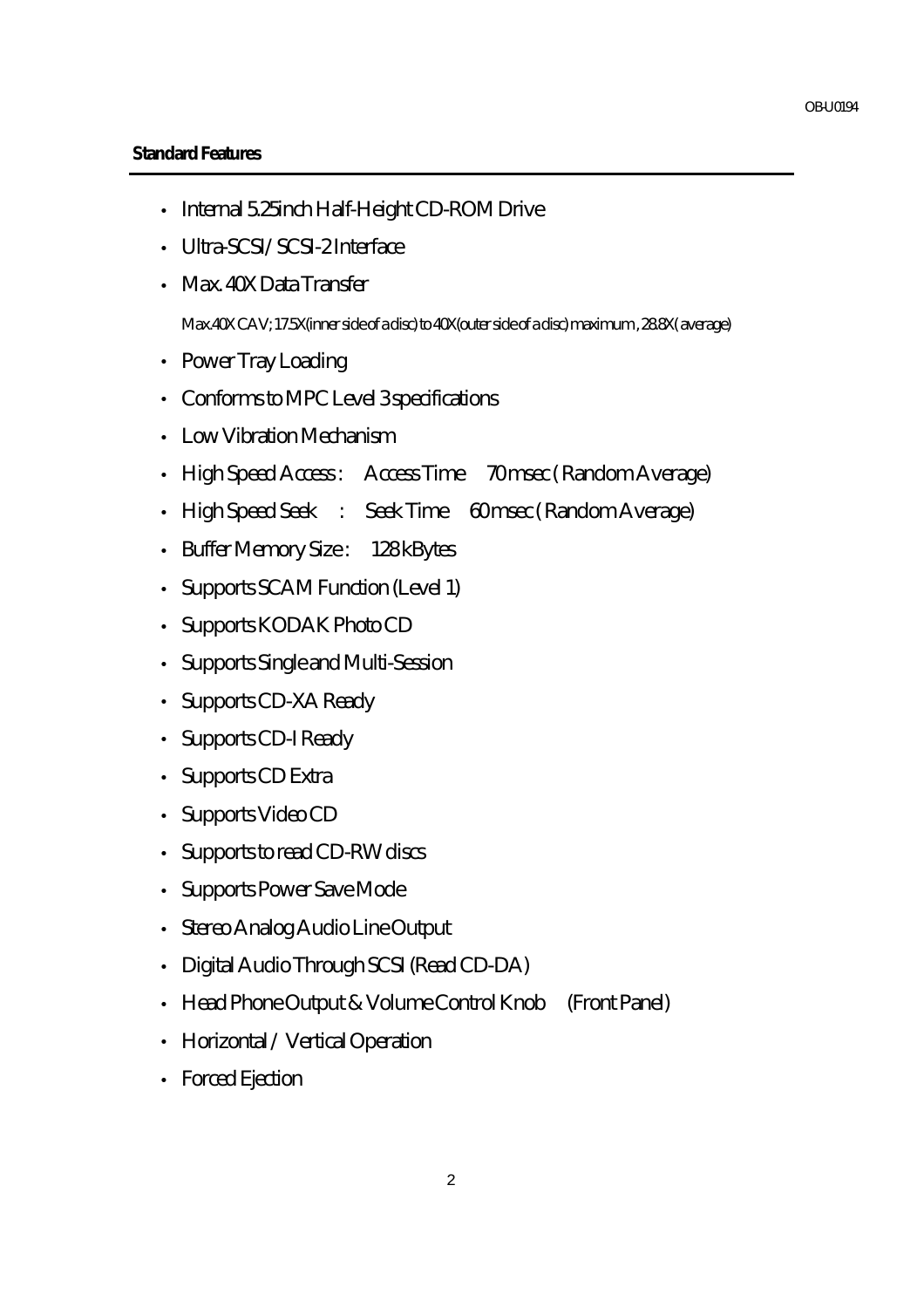#### **Name of Parts/Function/Setting**

#### **Front Panel**



#### 1. Disc Tray

 Tray loading-unloading is done by pressing the eject button. Place the CD-ROM onto the tray with the label facing up. Place a disc onto the inner lower groove on the tray in case an 8cm disc is used. Press the eject button or push the front part of the tray gently to load disc tray.

#### **2 . Head-Phone Jack** (PHONES)

 Stereo mini jack for head-phone. Adjust"Volume Control Knob" minimum position before head-phone is connected. The audio output of rear panel is active even when head-phone plug is inserted to this jack.

#### **3 . Volume Control Knob** (Head-Phone Level)

 This is the volume control knob for adjusting sound level for head-phone. When the knob is turned to the right, the head-phone volume goes up, and turned to the left, the volume goes down.

#### **4 . BUSY Indicator**

It is lit when data on the disc is accessed.

#### **5 . Eject Button**

This button is used toload and unload the tray.

#### **6. Forced Ejection Hole**

**When a disc is stacked in the drive and eject button does not work to open the tray, insert a stiff rod into this hole and gently so that the tray comes out. Unload the tray by hand then remove the disc. Do not use the Forced Eject Hole except emergency case , use the eject button in normal operation.**

Before executing this operation, turn off the power supply and wait more than 1 minute till disc rotation is stopped.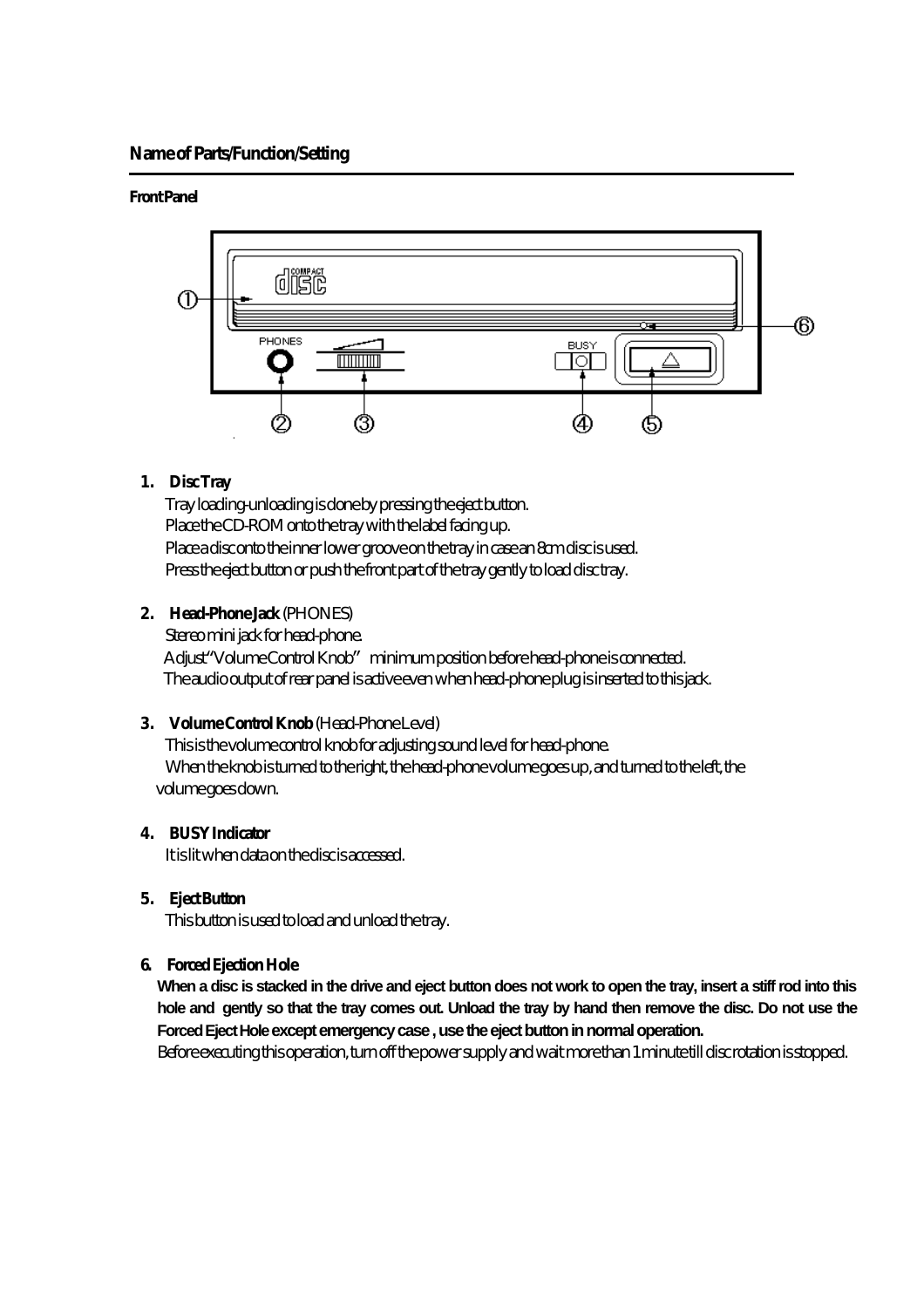#### **Name of Parts/Function/Setting**

#### **Rear Panel**



#### 1. DC Input

| Pin | Name  | <b>Function</b>                |
|-----|-------|--------------------------------|
|     | $+12$ | Power supply input of $DC+12V$ |
|     | G     | Ground                         |
| 3   | G     | Ground                         |
|     | $+5$  | Power supply input of DC+5V    |

#### **2 . SCSI Interface**

 It should be connected to the SCSI port of the computer. Use 50pin flat type cable. Total length of this cable is less than 6m according to the SCSI specifications.

| Set | "Terminator"     |     | the end of the cable. |     |                  |     |            |     |            |
|-----|------------------|-----|-----------------------|-----|------------------|-----|------------|-----|------------|
| Pin | Name             | Pin | Name                  | Pin | Name             | Pin | Name       | Pin | Name       |
|     | <b>GND</b>       | 11  | <b>GND</b>            | 21  | <b>GND</b>       | 31  | <b>GND</b> | 41  | <b>GND</b> |
| 2   | -DB <sub>0</sub> | 12  | -DB5                  | 22  | <b>GND</b>       | 32  | -ATN       | 42  | -MSG       |
| 3   | <b>GND</b>       | 13  | <b>GND</b>            | 23  | NC               | 33  | <b>GND</b> | 43  | <b>GND</b> |
| 4   | -DB1             | 14  | -DB <sub>6</sub>      | 24  | NC               | 34  | <b>GND</b> | 44  | -SEL       |
| 5   | GND              | 15  | <b>GND</b>            | 25  | NC               | 35  | <b>GND</b> | 45  | <b>GND</b> |
| 6   | -DB <sub>2</sub> | 16  | -DB7                  | 26  | <b>TERMPOWER</b> | 36  | -BSY       | 46  | $-C/D$     |
| 7   | GND              | 17  | <b>GND</b>            | 27  | NC               | 37  | <b>GND</b> | 47  | <b>GND</b> |
| 8   | -DB <sub>3</sub> | 18  | -DBP                  | 28  | NC               | 38  | -ACK       | 48  | -REQ       |
| 9   | GND              | 19  | <b>GND</b>            | 29  | <b>GND</b>       | 39  | <b>GND</b> | 49  | <b>GND</b> |
| 10  | -DB4             | 20  | <b>GND</b>            | 30  | <b>GND</b>       | 40  | -RST       | 50  | $-VO$      |

Remarks; The minus sign indicates active low.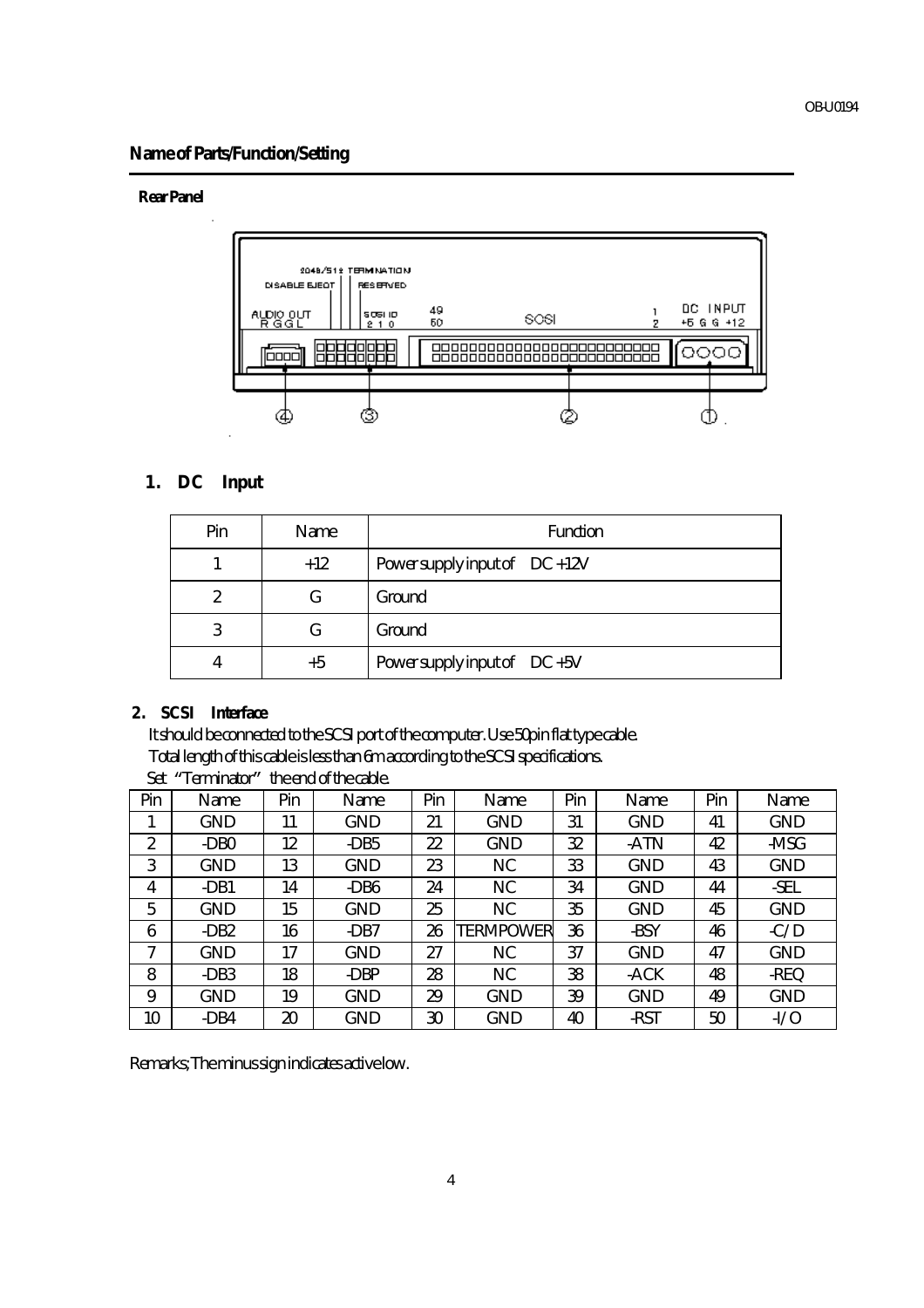#### **Name of Parts/Function/Setting**

#### **3 . Device Configuration Jumper**

Switch turns on by inserting short socket.

Make sure that drive power is turned off before jumper setting is changed.

Only Pin#2 is ``on`` at the time of shipping from the plant. (This means SCSI ID=2 and Terminator is OFF)

| Pin     | Name                          | <b>Function</b> |                                              |     |               |                |     |     |     |     |               |
|---------|-------------------------------|-----------------|----------------------------------------------|-----|---------------|----------------|-----|-----|-----|-----|---------------|
|         |                               |                 | <b>Setting SCSIID</b>                        |     |               |                |     |     |     |     |               |
|         |                               | Pin             | ID                                           | 0   |               | $\overline{2}$ | 3   | 4   | 5   | 6   | 7             |
| $1 - 3$ | <b>SCSIID</b>                 |                 | bit0                                         | off | <sub>on</sub> | off            | on  | off | on  | off | <sub>on</sub> |
|         |                               | 2               | bit1                                         | off | off           | <sub>on</sub>  | on  | off | off | on  | <sub>on</sub> |
|         |                               | 3               | bit <sub>2</sub>                             | off | off           | off            | off | on  | on  | on  | <sub>on</sub> |
| 4       | <b>Reserved</b>               |                 |                                              |     |               |                |     |     |     |     |               |
| 5       | <b>TERMINATI</b><br><b>ON</b> | off             | Internal SCSI Terminator is OFF.             |     |               |                |     |     |     |     |               |
|         |                               | <sub>on</sub>   | Internal SCSI Terminator is ON.              |     |               |                |     |     |     |     |               |
| 6       | 2048/512                      | off             | Setting Sector size at power on to 2048Bytes |     |               |                |     |     |     |     |               |
|         |                               | on              | Setting Sector size at power on to 512Bytes  |     |               |                |     |     |     |     |               |
| 7       | <b>DISABLE</b>                | off             | Enable Eject Button of front panel.          |     |               |                |     |     |     |     |               |
|         | <b>EJECT</b>                  | on              | Disable Eject Button of front panel.         |     |               |                |     |     |     |     |               |
| 8       | Reserved                      |                 |                                              |     |               |                |     |     |     |     |               |

#### **4 . Audio Output**

A connector for output of analog audio.

 This connector is compatible with "Molex 70553" , choose a connection cable which matches with the connector.

| Pin | Name | <b>Function</b>            |  |  |
|-----|------|----------------------------|--|--|
|     |      | Left channel audio output  |  |  |
| 2   | G    | Ground                     |  |  |
| 3   |      | Ground                     |  |  |
|     | R    | Right channel audio output |  |  |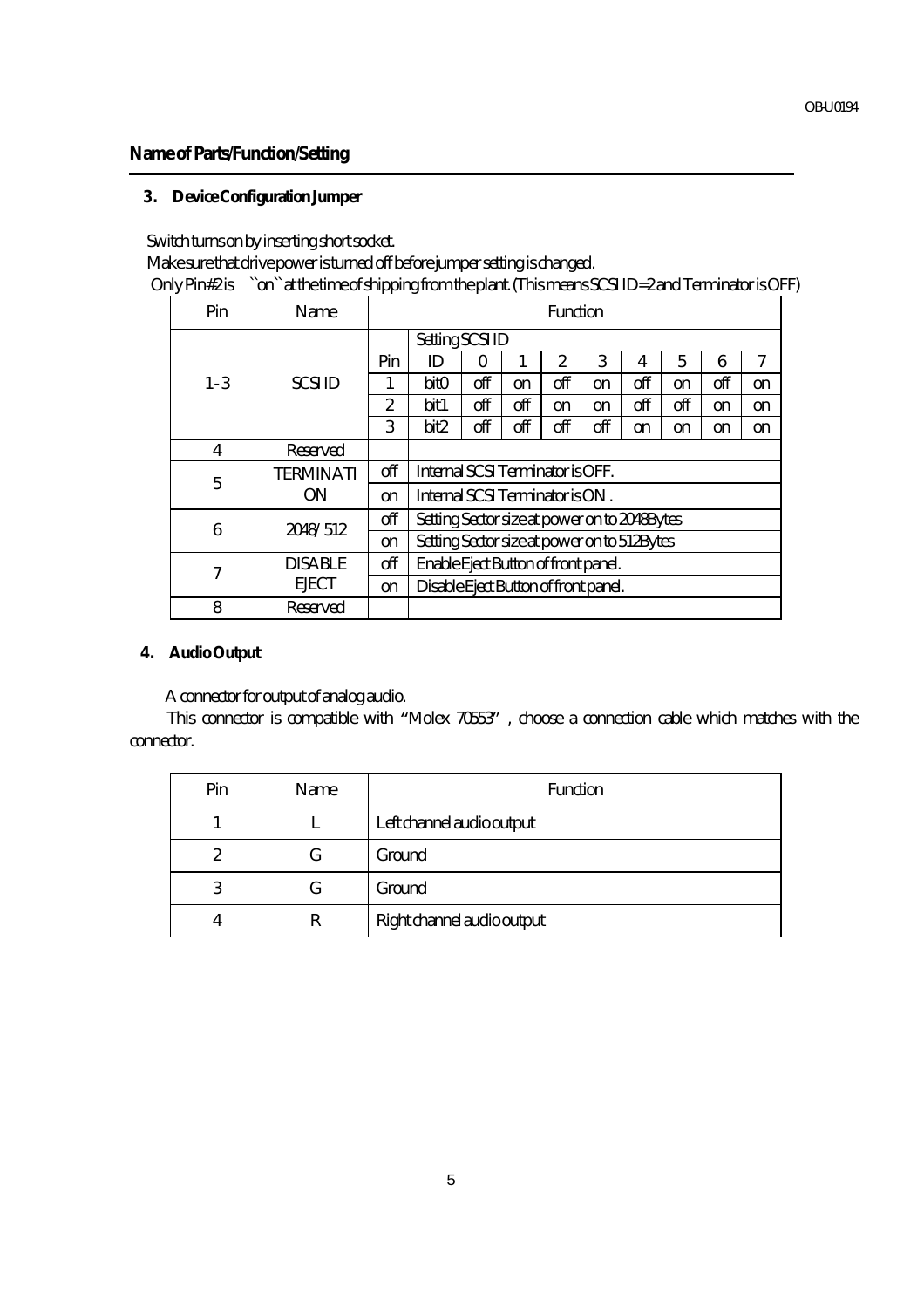#### **Specifications**

#### **1. Disc Format**

- CD-ROM Mode 1
- CD-ROM XA Mode2 (form 1, form2)
- Photo CD ( single and multiple session)
- Video CD (4.4x 10x)
- CD-DA (4.4x 10x at Audio Play, 8.8x 20x at Read CD-DA )
- CD-Extra
- CD-RW (read only,  $4.4x 10x$ )
- CD-I Ready

#### **2. Disc Size**

- $\bullet$  12 cm
- 8 cm (4X at data disc, Horizontal operation only)

#### **Precautions on playing CD singles (8cm discs)**

An 8cm disc can be played only when the drive is horizontal condition and the disc is set in the 8cm groove on the disc tray at loading.

Do not use an adapter for 8cm disc in any conditions for this drive, or malfunction may occur.

#### **3. Data Transfer Rate**

| Parameter    |       | Min. | Typ. | Max. | Unit       | Note             |
|--------------|-------|------|------|------|------------|------------------|
| Sustained    | inner | 2250 | 2415 | 2625 | kBytes/sec | Max.40X CAV Mode |
|              | outer |      |      | 6000 | kBytes/sec |                  |
| <b>Burst</b> |       |      |      | 20   | MBytes/sec |                  |

#### **Remarks**

 **Maximum data transfer rate is specified with a disc of 1.2m/s linear velocity.**

#### **4. Buffer Memory Size**

• 128 kBytes

#### **5. Access Time/ Seek Time**

| Parameter                    | Min. | Ave. | Max. | Unit | <b>Note</b>                         |
|------------------------------|------|------|------|------|-------------------------------------|
| Access Time                  |      | 70   | 140  | msec | Random Average<br>CD-ROM Mode1 Disc |
| Random Seek Time             |      | 60   | 90   | msec | Random<br>Average                   |
| <b>Full Stroke Seek Time</b> |      | 160  | 300  | msec |                                     |